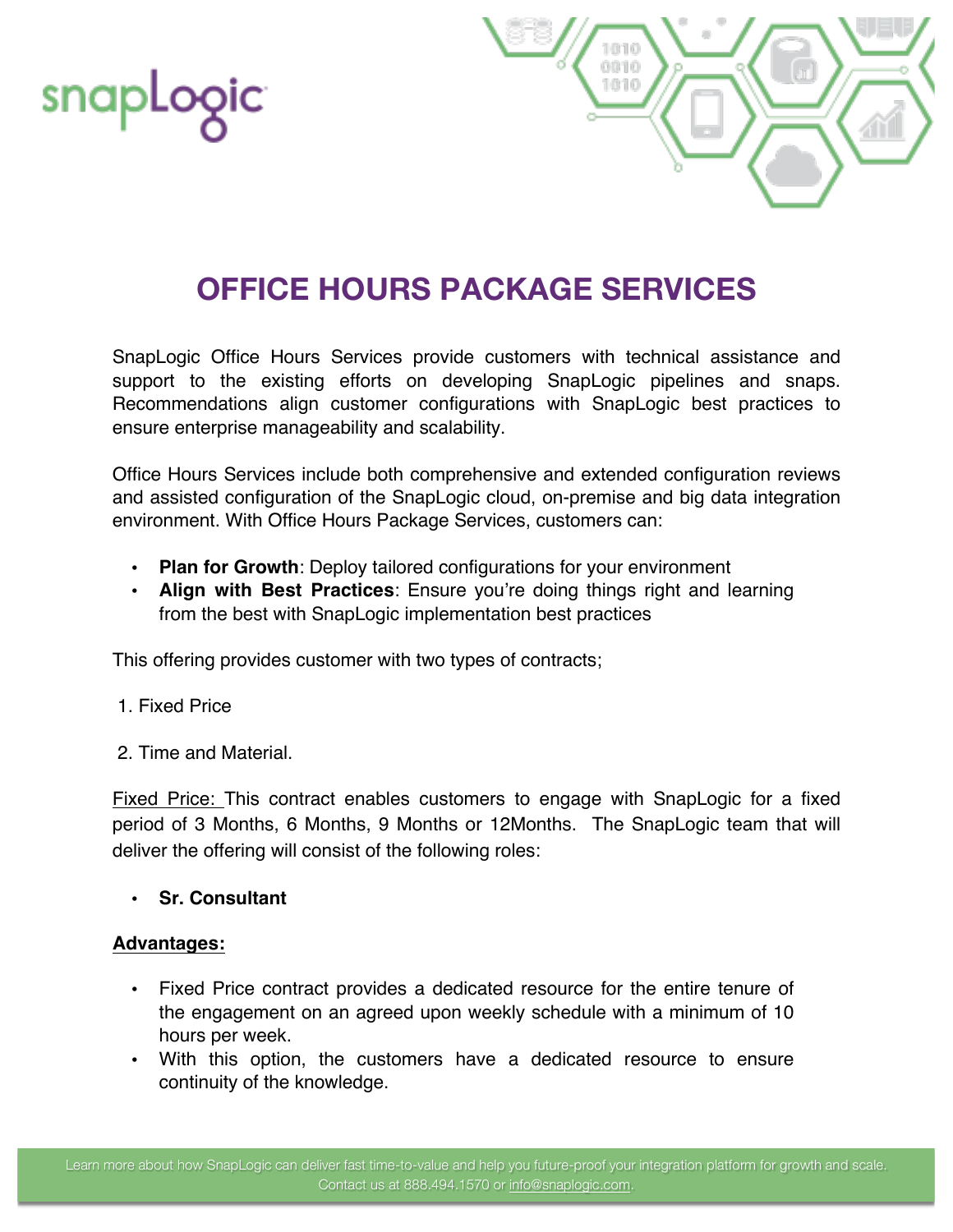# snap

Time and Material: This contract enables customers to engage with SnapLogic for a minimum period of 100 hours per SOW. Additional hours can be requested in the additions of 100 hours. The SnapLogic team that will deliver the offering will consist of the following roles:

0010 1010

## • **Sr. Consultant**

### **Advantages:**

- Time and Material contract enables the customers to secure a resource with one week's notice.
- Every service request will be delivered on blocks of 4 hours.
- This option allows the customers to pay for what they use (does not guarantee a dedicated resource)

## **Objective**

The objective of this offering is to provide technical assistance/expertise with SnapLogic best practices to the make recommendations on the development efforts on existing pipelines and/or snaps for customers. This offering also enables the customers to train their internal resources for future success with best practices on deployment and architecture.

## **Roles and Responsibilities**

## **Global Account Manager (GAM) Responsibility**

The GAM manages the overall strategy and communications plan for SnapLogic customers. Once a customer purchases the Office Hours Package offering, the GAM will facilitate engagement between the customer and the professional services team.

## **Customer Success Manager (CSM) Responsibility**

The Customer Success Manager will deliver a personalized SnapLogic on-boarding experience to customers. The CSM will work in close cooperation with the GAM and with professional services to ensure effective collaboration during the entire duration of the journey on SnapLogic platform.